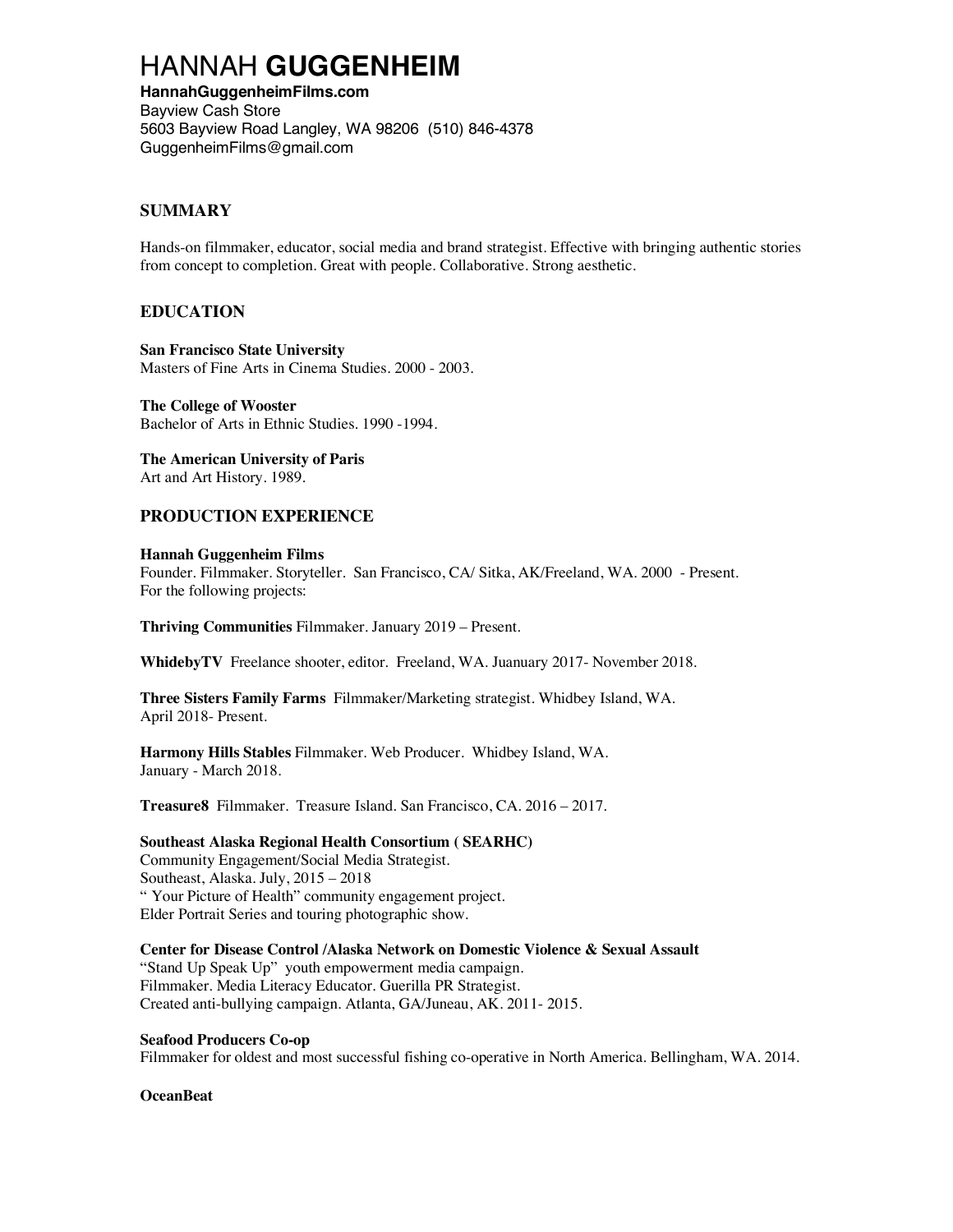Filmmaker/ Producer for an international musical organization. Seattle, WA. 2014 - 2015.

## **The City and Borough of Sitka**

Filmmaker, Community Outreach Specialist for the Blue Lake Dam, Hydroelectric Project. Responsible for documenting the construction of fish-friendly hydro-dam expansion project. Created award- winning community outreach media campaign. Videos were shown to Congress to lobby for environmental policy reform. Sitka, AK. 2012 - 2015.

#### **Alaska Humanities Forum**

Filmmaker/ Producer. Responsible for re-tooling RURE educational web series. Anchorage, AK. May - September 2012.

#### **Stanford University**

"Why do the Humanities Matter?" Filmmaker for Marketing Department. Stanford, CA. April - May 2009.

#### **Jewish Research Institute**

Filmmaker. San Francisco. CA. April - September, 2009.

#### **Guerilla PR: Viral Video campaign**

Filmmaker/Producer/Brand strategist for Wacom video series. Generated 6 million hits. San Francisco, CA. 2008.

## **The Chinese Historic Society of America**

Filmmaker. San Francisco, CA. May 2007 - September 2008.

#### **Sitka National Historic Park**

Filmmaker for various video projects. Tongass National Forrest. Sitka, AK. 2010, 2014.

#### **Sitka Conservation Society**

Filmmaker for Rain Power – an award winning renewable energy documentary. Sitka, AK. April - November, 2010.

#### **Sitka Native Education Program**

Filmmaker**/**Web Producer/Educator. Tlingit language revitalization video project. Sitka, AK. August 2009 – 2011.

#### **The City and County of San Francisco: Immigrant Rights Media Campaign**

Director/Producer. Developed media assets for multi-language PSA series. Designed billboards, banners, posters and directed films. San Francisco, CA. November - April 2007.

## **TCHO**

Filmmaker. Embedded storyteller, documenting the growth of an eco-conscious chocolate company. San Francisco, CA. 2007- 2009.

## **CNET**

Cinematographer/Editor for CHOW Television. San Francisco, CA. 2006.

#### **Artist Matthew Barney**

Filming for the following film projects: Drawing Restraint # 9. San Francisco Museum of Modern Art. San Francisco, CA. 2006. De Lama Lamina. Bahia, Brazil. 2004.

#### **DooF Television**

Cinematographer. PBS children's cooking television program. Berkeley, CA. 2006-2007.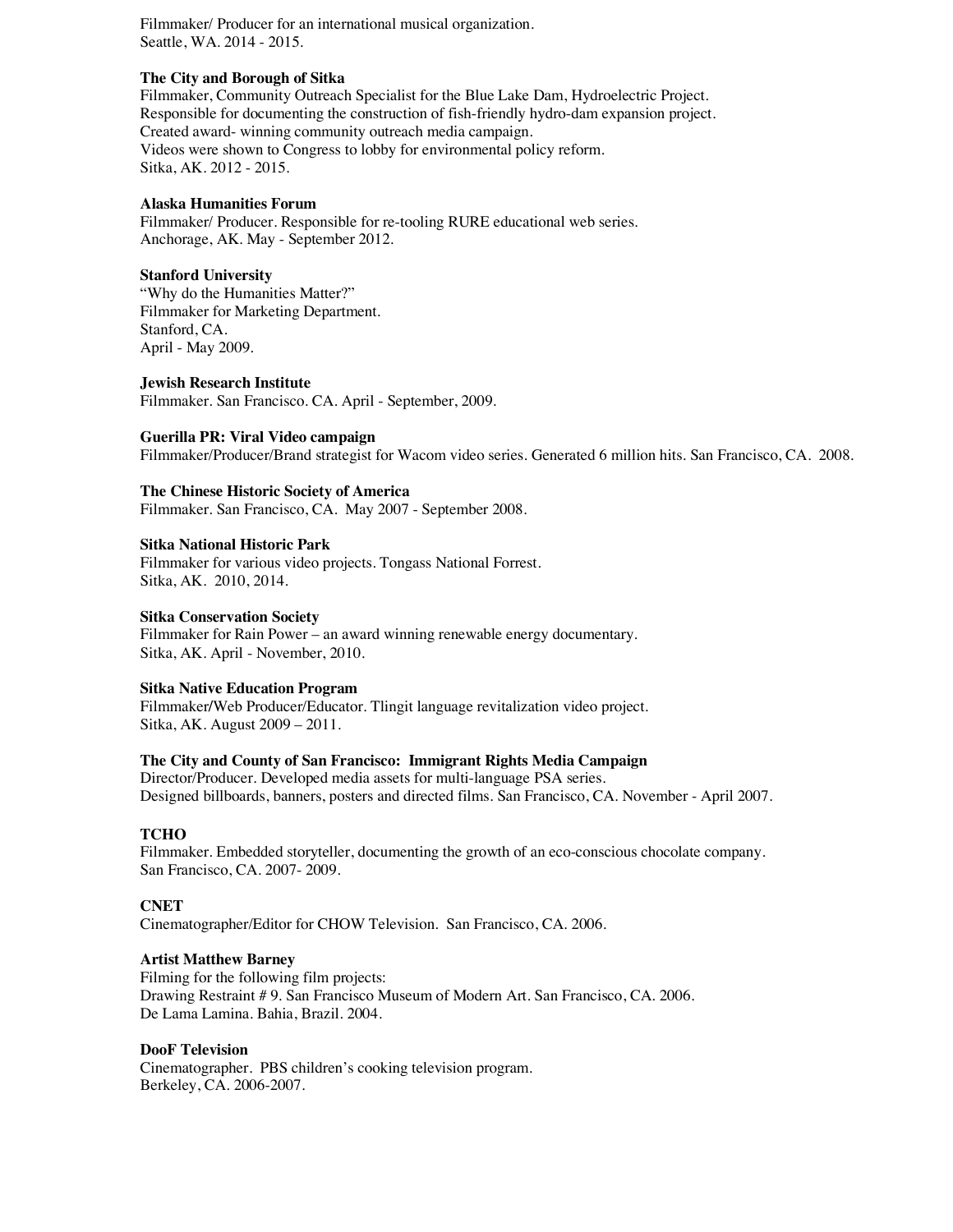## **TurnHere/ Inman News**

Director/ Producer for destination start-up company. Emeryville, CA. August 2005-2007.

#### **LeapFrog**

Filmmaker for Special Projects. Emeryville, CA. 2005 - 2007.

#### **Paradigm Productions**

Production Manager: PBS documentary: The Good War: And Those Who Refused to Fight It. The Saul Zaentz Media Center. Berkeley, CA.1996 - 2000.

# **TEACHING EXPERIENCE**

**Hannah Guggenheim Films.** Media Literacy Educator. Sitka, AK. 2011 – 2017.

**Island Institute.** Our Alaskan Stories, documentary film project. Mount Edgecumbe High School. Sitka, Alaska. Trained youth filmmakers in film production, who returned to their remote villages in Alaska and documented their communities effected by climate change.

#### **Sitka Youth Leadership Committee**

Filmmaker. Media Literacy Educator. PR Strategist. "Stand Up Speak Up" youth empowerment media campaign. Created anti-bullying campaign. Atlanta, GA/Juneau, AK. 2011- 2016.

#### **University of Alaska Fairbanks**

ED-545 Digital Storytelling. Associate Professor. Designing and Implementing a Cross-Cultural Exchange. Anchorage,AK. August 2011-May 2012

## **Ex'Pression College for Digital Arts**

Motion Sound and Visual Course Director. Live Streaming Visual Media Course Director. Emeryville, CA. 2002 - 2009.

#### **Oxbow Arts Program**

Film Course Director. Napa, CA. Summer, 2006.

#### **Sitka Fine Arts Camp**

Documentary Filmmaking Instructor. Sitka, Alaska. 2005, 2006.

## **California State University Monterey Bay**

Adjunct Professor. Department for Teledramatic Arts. Introduction to Editing. Monterey, CA. 2004 - 2005.

#### **San Francisco State University**

Cinema Graduate Lecturer: Introduction to Film Production, World Cinema. Screenwriting. San Francisco, CA. 2000 - 2004.

#### **Columbia Park Boys and Girls Club**

In the following positions: Youth Outreach Director for Mission High Dropout Prevention Program Director for the Bonnie Raitte Girls Guitar Clinic Director for Teens in Community Photography Program San Francisco, CA. 1995 - 1996.

## **TILT (Teaching Media Literacy)**

Media Literacy Educator. San Francisco, CA. 1999.